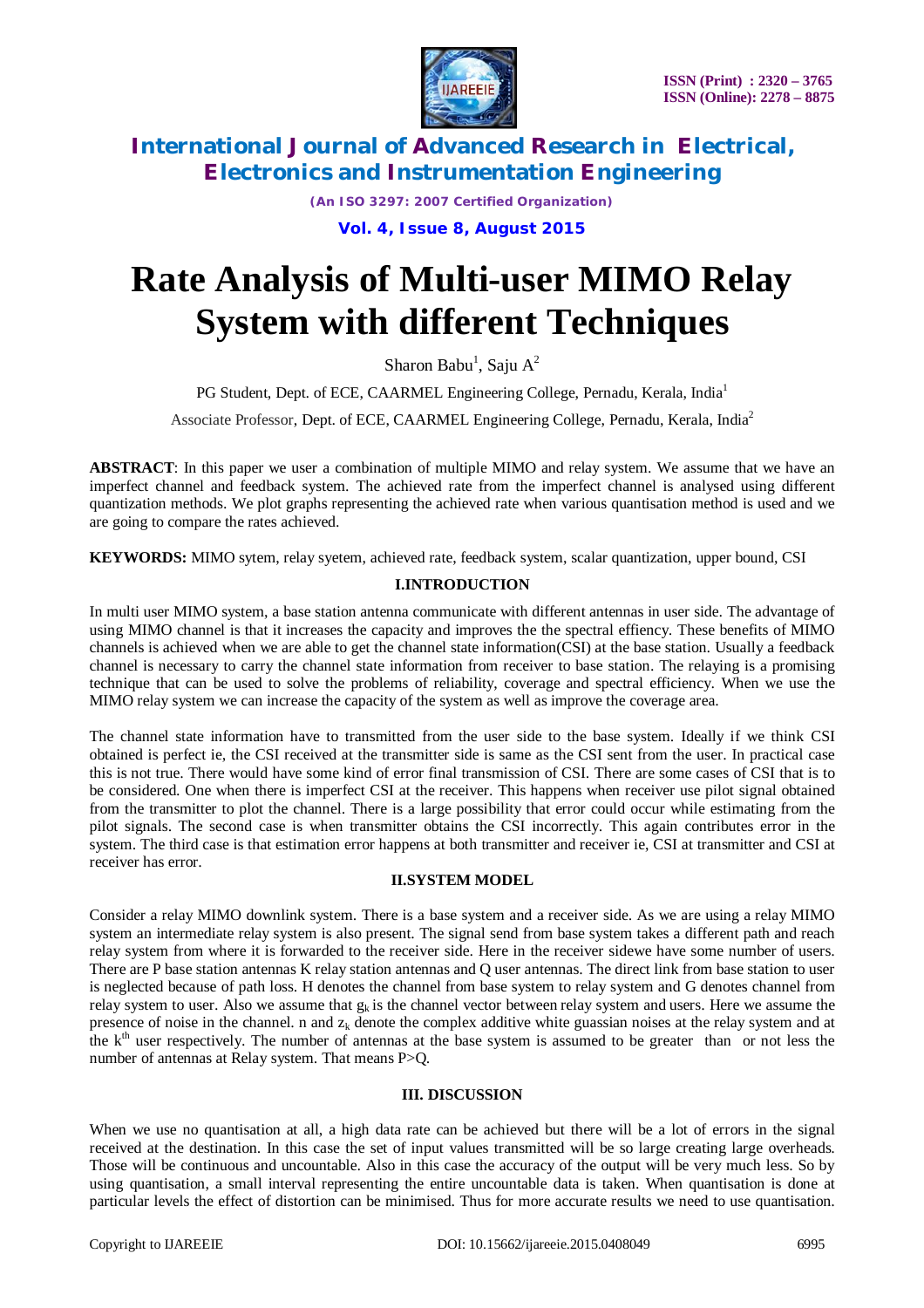

*(An ISO 3297: 2007 Certified Organization)*

## **Vol. 4, Issue 8, August 2015**

In quantisation we represent large set of values using small set. Quantisation process consist of encoder mapping and decoder mapping. Encoder mapping process divides the range of values generated at the source into a number of intervals and each interval is represented by a distant codeword. In scalar quantisation all the source outputs for each particular interval is represented by codeword of that interval. The decoder generates a reconstruction value for each codeword generated by the encoder. Here the codeword represents an interval so it is difficult to know which value of the interval is actually generated by the source. It's the encoder's job to construct the interval that is to be transmitted and the decoder has to reconstruct the values in interval. At the encoder side the input values are divided into different interval, binary codes are assigned to these intervals. Scalar quantisation produces fixed length codewords.



#### Fig 1 Model of sysetem

Zero forcing precoding is a spatial processing method. By this method the transmitter can cancel other interference signals. The performance of zero forcing beamforming depends on the knowledge of CSI. The performance of zero forcing precoding decreases with the imperfect CSI at the transmitter side. The base station can then use greedy algorithm for user selection. The algorithm first selects the user with the largest channel quantisation information. In the next step the Zero forcing sum rate is calculated and all users including the first user and additional user is then selected. Thus this process adds one user at a time till the last user in greedy fashion. Random vector quantisation increases the ease of simulation and analysis. Each user uses a quantisation codebook. Also each user's codebook is independently generated and rate is averaged over codebooks. The computational complexity is more in this case. Scalar quantisation provides rate slightly smaller than random quantisation. By taking the upper bound of random quantisation we get slightly better data rate.

#### **IV. SIMULATION AND RESULTS**

Here we assume that the number of base station antennas, relay system antennas and the number of users as equal ie,  $P=O=K$ .



Fig 2 Achieved rate with different number of feedbacks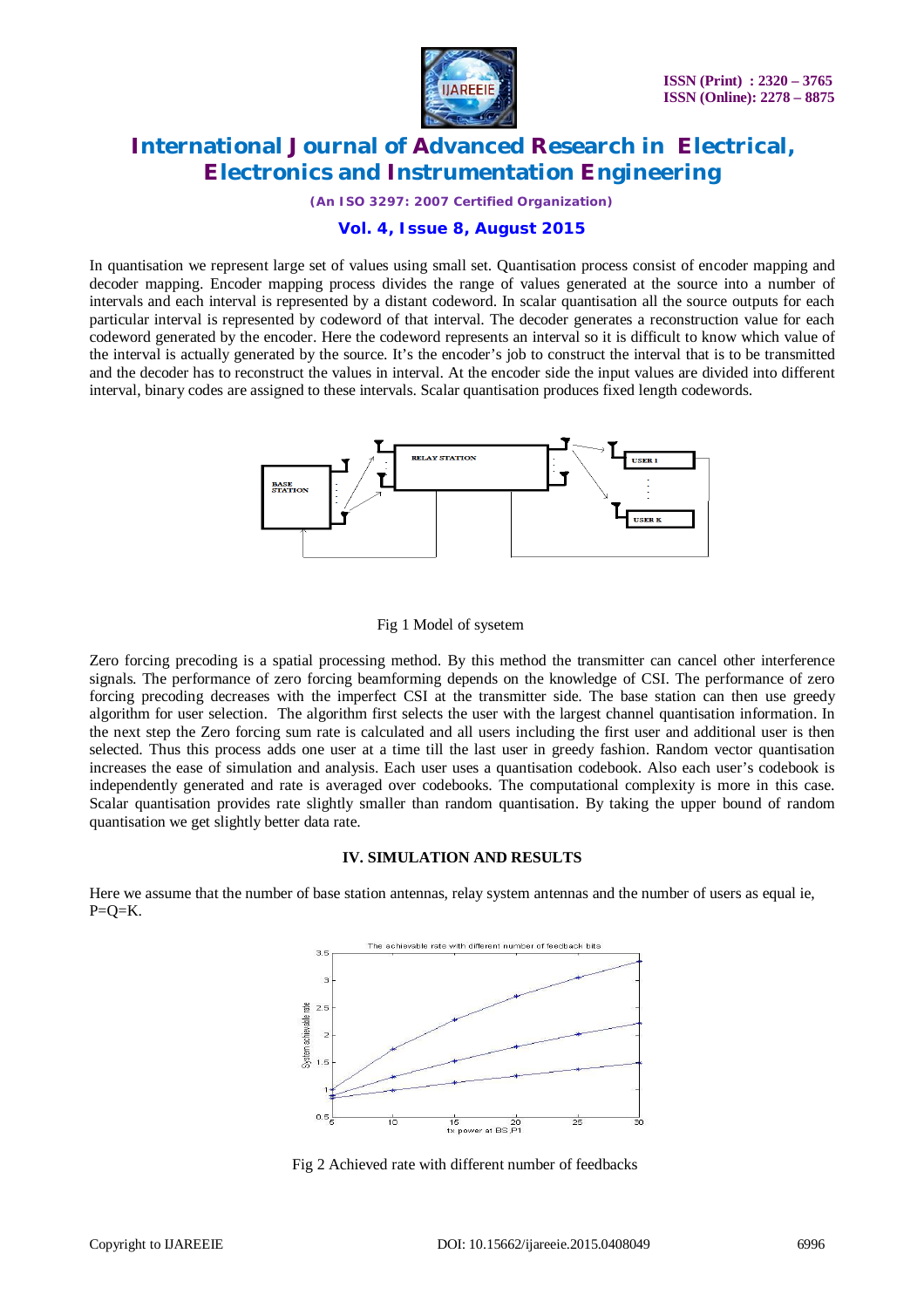

*(An ISO 3297: 2007 Certified Organization)*

**Vol. 4, Issue 8, August 2015**

For obtaining this graph we take base station antenna and relay station antenna as four ie  $P=Q=4$ , and that there are 4 users ie, K=4. As the number of feedback bits increases the performance approaches close to the perfect CSI case.



Fig 3 Feedback bits calculated using different scaled versions

We can see from the graph that the scaled and unscaled versions differs at the beginning and later on as the transmit power increases they almost become equal.





We can see that by using no quantisation one can achieve a high data rate but it will result in great loss. Scalar quantisation achieves the lowest rate but comes close to random quantisation. Here more accurate and high data rate is achieved by using random quantisation and when we take the upper bound of random quantisation

# **V. CONCLUSION**

In this paper we investigate the data rate achieved when there is imperfect CSI on a MIMO relay feedback channel. There is a significant rate loss in case of imperfect CSI case than the perfect CSI. The perfect CSI is the ideal case and it is impossible to achieve as there will be some loss occurring during transmission. The data rate achieved for different